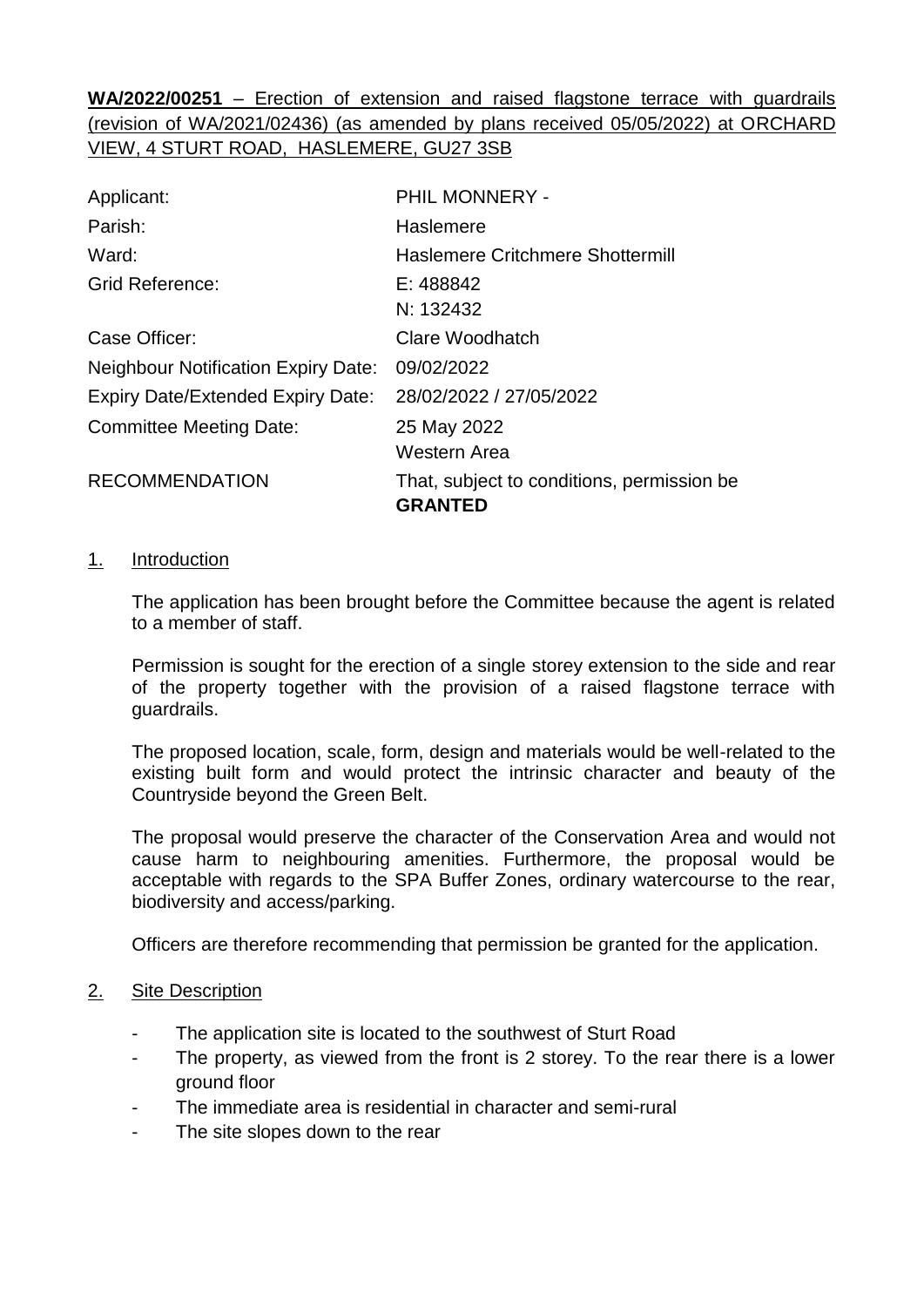#### 3. Proposal

Permission is sought for the erection of a single storey extension to the northwest side and rear of the property, at lower ground floor level, to provide a family room, utility room and shower room.

The extension, at its maximum, would be 13.84m wide by 5.94m deep and 3.99m in height from the finished floor level of the terrace. It would have a crown pitched roof as viewed from the sides and rear with roof lantern inserted. To the front the extension would have a parapet wall, viewed as a low wall from the frontage parking area.

Internal and external alterations are proposed to include the provision of a new lower ground floor window and door to the rear, to serve the dining room, following the removal of existing doors.

The raised flagstone terrace proposed would, at its maximum, be approx. 18.6m wide by 6.96m deep and 1.6m in height as viewed from the rear. It would have brick faced walls beneath with steps leading down to the lawn at the rear. The guardrails would comprise metal/glazing. To the southeast side of the terrace there would be a 1.7m high privacy screen comprising obscured glass.

The existing timber steps, leading up to the frontage parking area, on the northwest side of the terrace, would be retained. The existing block retaining wall adjacent to the steps, as viewed from the rear, would be replaced by brick to match the rest of the proposed works.

| WA/2019/1843 | Erection of replacement    | Granted    |
|--------------|----------------------------|------------|
|              | detached garage following  | 04/03/2020 |
|              | demolition of existing     |            |
|              | detached garage            |            |
| WA/1986/2149 | Erection of detached       | Granted    |
|              | garage and construction of | 19/02/1987 |
|              | new vehicular accessway    |            |
| WA/1978/0729 | Demolition of existing     | Refused    |
|              | building and erection of   | 18/07/1978 |
|              | two new dwellings          |            |
| WA/1976/1628 | Demolition of existing     | Refused    |
|              | house and construction of  | 25/02/1977 |
|              | two new houses and         |            |
|              | garages on site (outline)  |            |

### 4. Relevant Planning History

#### 5. Relevant Planning Constraints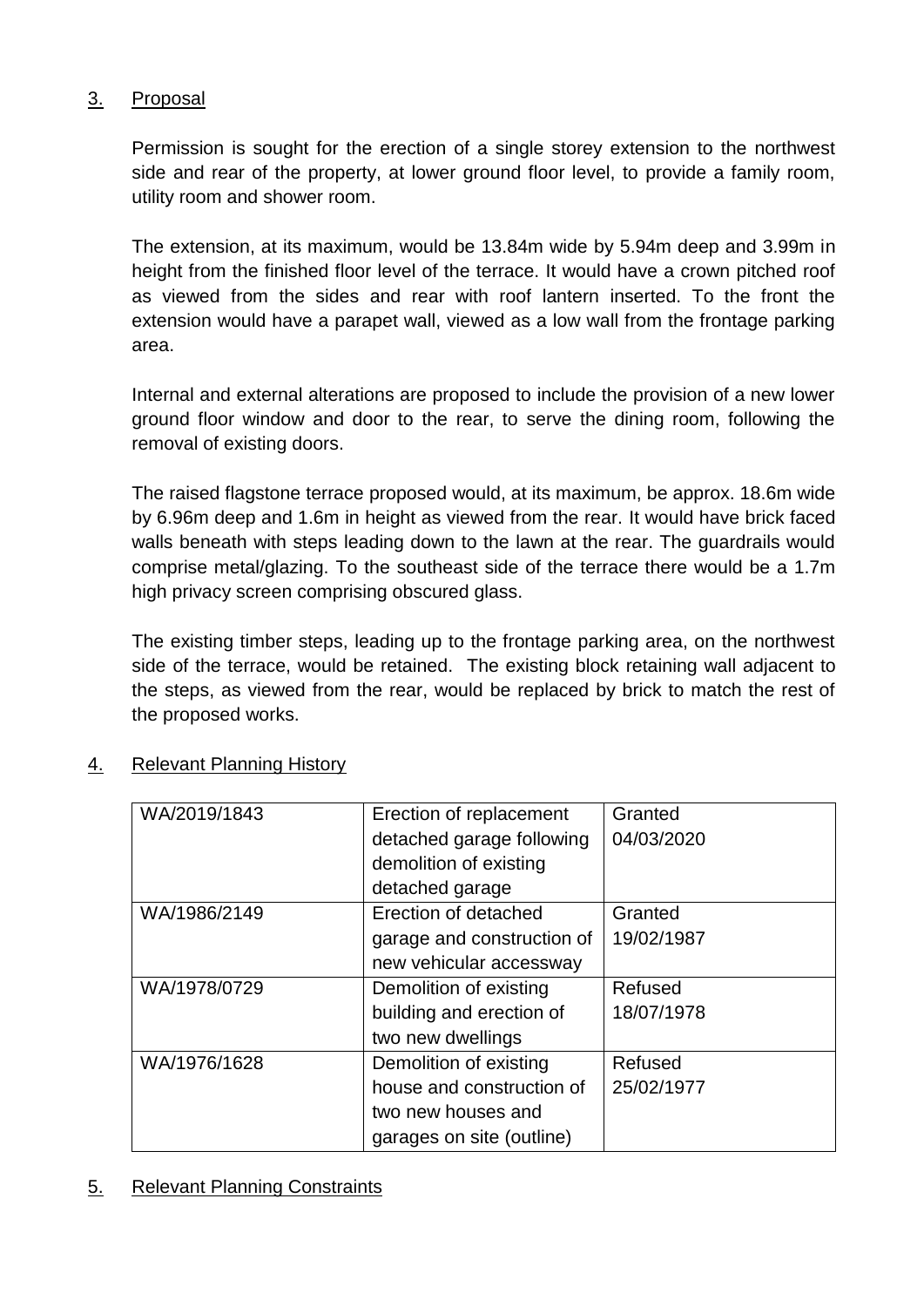Within the Countryside beyond the Green Belt River Wey Conservation Area East Hants SPA 5km Buffer zone Wealden Heaths II SPA 5km Buffer Zone Ordinary watercourse to rear of site (outsite site red line)

- 6. Relevant Development Plan Policies and Guidance
	- Waverley Borough Local Plan (Part 1): Strategic policies and sites (adopted February 2018): SP1, ST1, TD1, RE1, NE1, NE2, HA1 and CC2
	- Haslemere Neighbourhood Plan 2013-2032 (made November 2021): H1, H6, H7, H10, and H12
	- Waverley Borough Local Plan 2002 (retained policies February 2018): D1, D4, D<sub>8</sub>, D<sub>9</sub> and H<sub>E</sub>8
	- South East Plan: N/A

Other guidance:

- The National Planning Policy Framework 2021 (NPPF)
- The National Planning Practice Guidance 2016 (NPPG)
- Residential Extensions Supplementary Planning Document 2010 (SPD)
- Council's Parking Guidelines (2013)
- Surrey Vehicular and Cycle Parking Guidance (2018)
- Haslemere Design Statement (2012)
- Springhead and River Wey Conservation Area Appraisal 2020
- National Design Guide (2019)
- 7. Consultations & Town Council Comments

Town Council No objection

8. Representations

None received.

- 9. Planning Considerations:
- 10. Principle of development / impact on the Countryside beyond the Green Belt

The site is within the Countryside beyond the Green Belt outside any defined settlement area.

Policy RE1 of the Local Plan (Part 1) 2018 states that in this area the intrinsic character and beauty of the countryside will be recognized and safeguarded in accordance with the NPPF.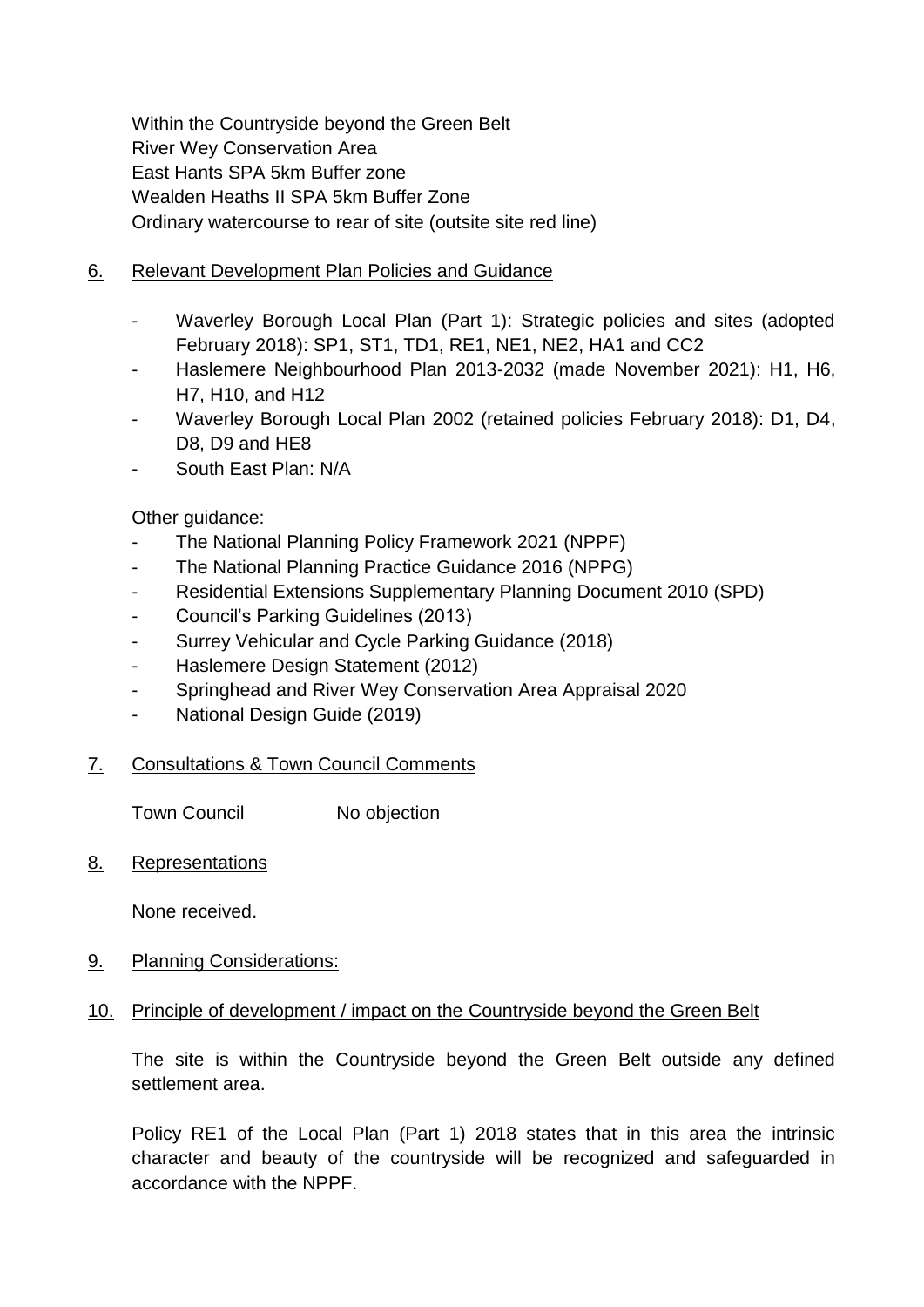Policy H1 of the Haslemere Neighbourhod Plan 2013-2032 states that development outside the settlement boundaries will be strictly controlled. Development proposals in such locations will only be supported which otherwise conform with national and local planning policies.

The proposals, which would be of an appropriate size, scale and form and well related to the existing built form, would not harm the character and beauty of the countryside.

The proposals would therefore be in accordance with Policy RE1 of the local Plan 2018 (Part 1) and Policy H1 of the Haslemere Neighbourhood Plan 2013-2032.

#### 11. Design and impact on visual amenity/Conservation Area

Policy TD1 of the Local Plan (Part 1) 2018 requires development to be of high quality design and to be well related in size, scale and character to its surroundings. Retained Policies D1 and D4 of the Local Plan 2002 are attributed substantial and full weight respectively due to their level of consistency with the NPPF 2021. Policy H6 of the Haslemere Neighbourhood Plan 2013-2032 is relevant.

The proposals are considered to be appropriate to the site in terms of their scale, height, form and appearance.

The design would complement the existing property and, having regard to the location predominantly to the rear of the property, would not appear prominent or intrusive in the street scene.

The proposal would therefore accord with Policy TD1 of the Local Plan Part 1 2018, retained Policies D1 and D4 of the Local Plan 2002, Policy H6 of the Haslemere Neighbourhood Plan 2013-2032 and the Residential Extensions SPD.

Section 72 of the Planning (Listed Buildings and Conservation Areas) Act 1990 states that in considering applications within a Conservation Area, Local Planning Authorities must pay special attention to the desirability of preserving, or enhancing the character and appearance of the area.

Policy HA1 of the Local Plan (Part 1) 2018 outlines that the Council will ensure that the significance of heritage assets are conserved or enhanced to ensure the continued protection and enjoyment of the historic environment.

Retained Policy HE8 of the Local Plan 2002 is afforded substantial weight due to its level of consistency with the NPPF and seeks to ensure that the development preserves or enhances the character of Conservation Areas.

Significance of River Wey Conservation Area: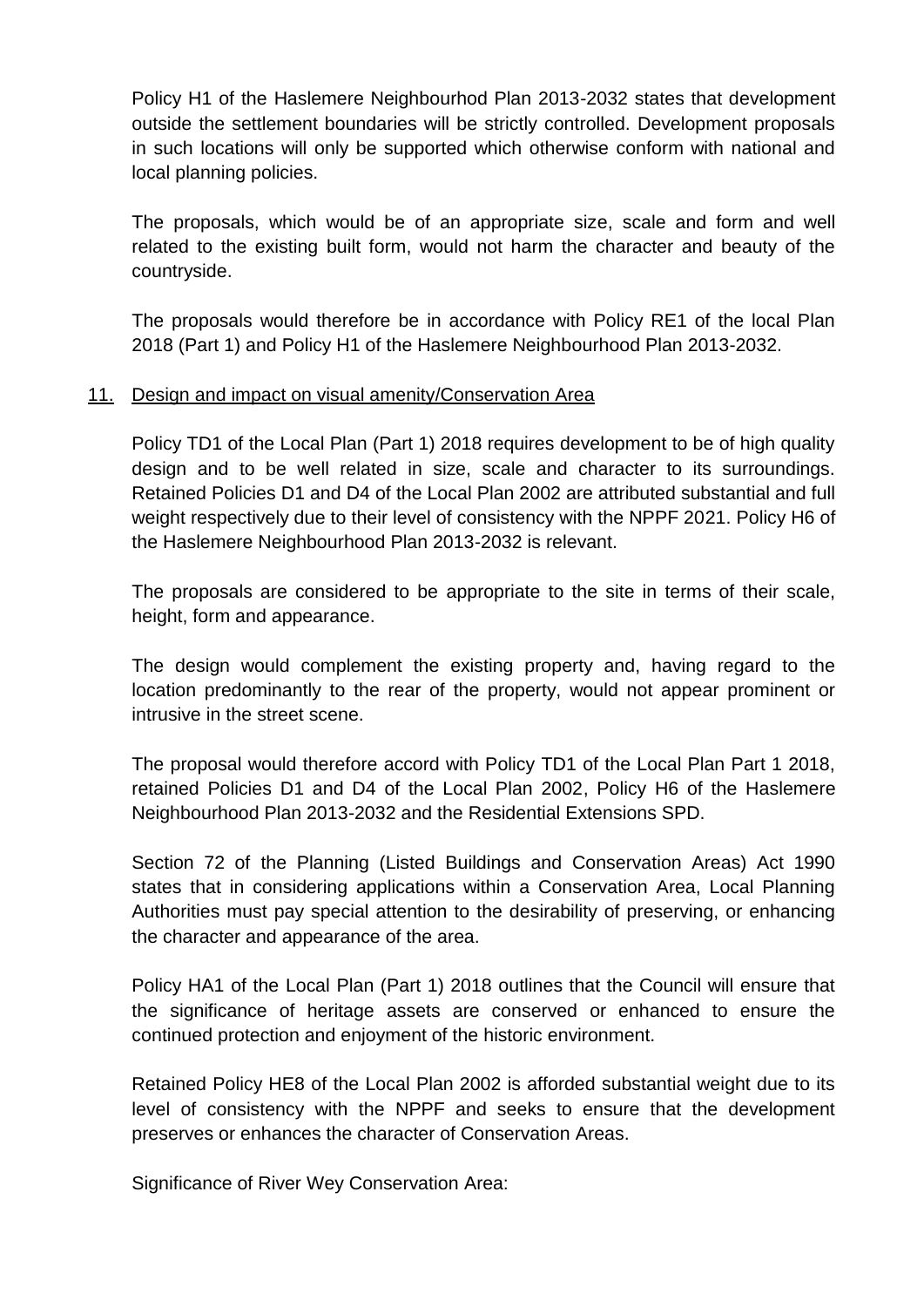The conservation area developed as a result of small water-powered industries which were taking advantage of the infant Wey whose moderately consistent flow was ideal. Its links to its industrial heritage can still be clearly seen through the type of buildings and natural and artificial channels alongside the river.

No.4 is an Edwardian house which was built during the boom in housing in the early 1900s, and features the typical details used in speculative housing by builders at the time.

The Council's Conservation Area Officer is satisfied that, due to the topography of the site, the proposed development would not be prominent from the public realm. The proposals, would be well related in scale, form and appearance, to the existing built form.

In light of the above, the proposal would not harm the significance of the Conservation Area and would preserve its character. As no harm has been identified, it is not necessary to weigh up the public benefits against any identified harm. The proposal would therefore be in accordance with Section 72 of the Planning (Listed Buildings and Conservation Areas Act 1990, Policy HA1 of the Local Plan (Part 1) 2018 and retained Policy HE8 of the Local Plan 2002.

Policy H10 of the Haslemere Neighbourhood Plan 2013-2032 states that proposals should be designed to minimize the effect of external lighting.

Having regard to the location of the application site outside any settlement area, should permission be granted an informative is recommended to ensure that any external lighting meets the Institute of Lighting Professional guidance for the E1 Dark Skies environmental zone it is in.

The proposal would therefore accord with Policy H10 of the Haslemere Neighbourhood Plan 2013-2032.

#### 12. Impact on residential amenity

Policy TD1 of the Local Plan (Part 1) 2018 seeks to ensure that new development is designed to create safe and attractive environments that meet the needs of users and incorporate the principles of sustainable development. Retained Policies D1 and D4 of the Local Plan 2002 are given substantial and full weight respectively due to their consistency with the NPPF 2021. Policy H6 of the Haslemere Neighbourhood Plan 2013-2032 is relevant.

#### Overbearing form and loss of light:

Due to the distance and relationship of the proposals to the neighbouring properties, the proposals comply with the guidance contained within the Council's Residential Extensions SPD (2010) in this respect.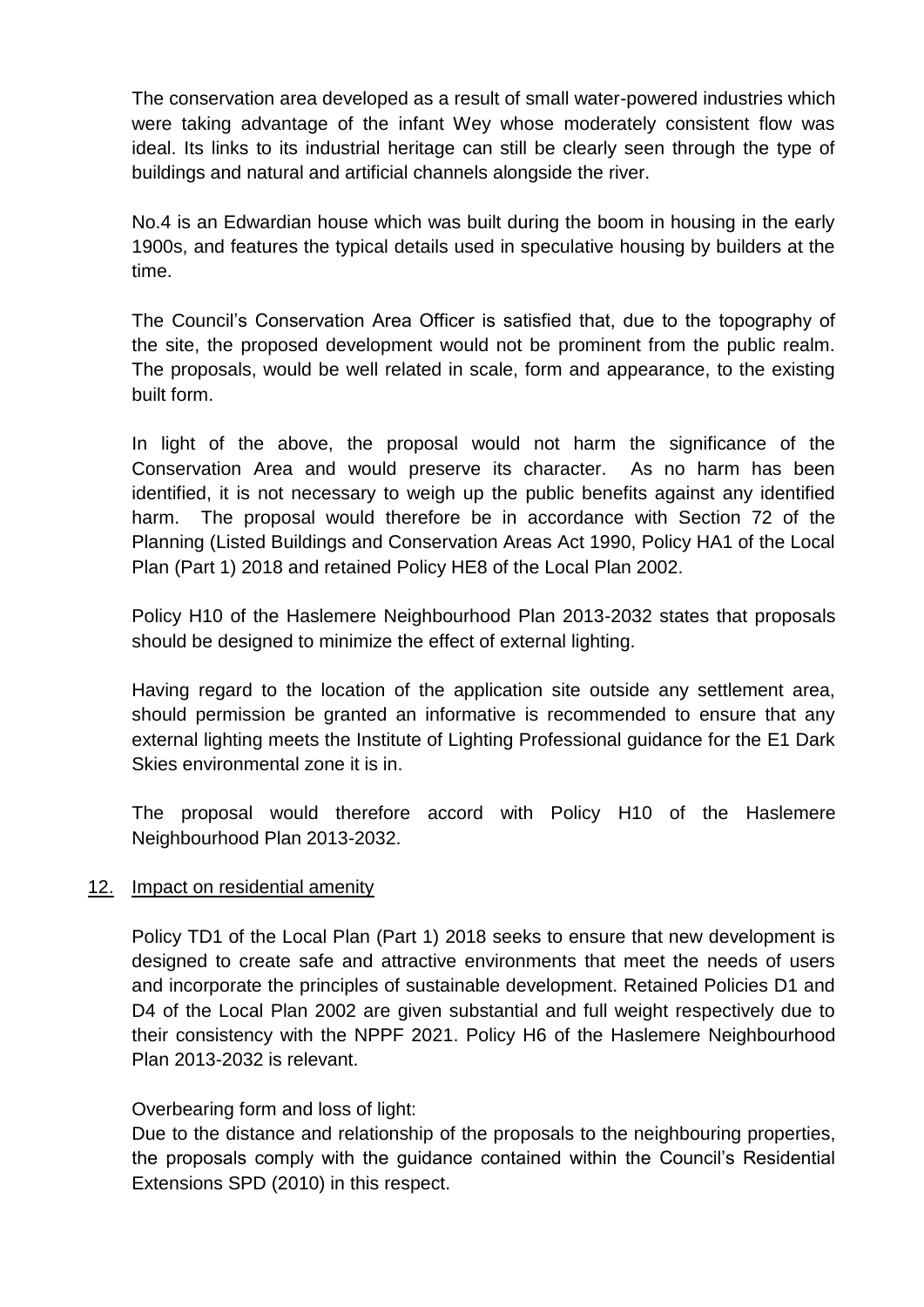Overlooking and loss of privacy:

Having regard to the close proximity (3.3m to the shared boundary) of the proposed flagstone terrace to the southeast site boundary and its raised floor level, at 1.6m above the level of the rear garden, should permission be granted, a condition is recommended to ensure the provision of a 1.7m screen to the southeast side of the terrace to prevent material overlooking or loss of privacy to the occupiers of No. 6 Sturt Road.

In relation to No. 2 Sturt Road, to the northwest of the application site, the proposed terrace would be located at least 12m from the shared boundary with this neighbouring property and the rear extension at least 17.5m from the shared boundary. At the site visit it was noted that there is a shed, a double garage and a raised vegetable garden directly adjacent to the boundary at No. 2 Sturt Road. This relationship is considered acceptable as the land at the neighbouring property, closest to the proposals, does not form main, private, garden amenity space, which is located to the rear of No. 2 Sturt Road. The distance between the terrace and the main garden amenity area accords with the guidance of 18m separation. The proposals would accord with the guideline of 21m to neighbouring windows.

No concern is raised in relation to the amended lower ground floor fenestration in the rear elevation of the property, which would have their main aspect over the rear garden.

The proposed development would not result in harm to the residential amenity of neighbouring properties in accordance with Policy TD1 of the Local Plan Part 1 2018, retained Policies D1 and D4 of the Local Plan 2002, Policy H6 of the Haslemere Neighbourhood Plan 2013-2032 and the Residential Extensions SPD.

#### 13. Effect on SPAs

As the proposed development is for residential extensions and alterations it is not likely to result in a significant increase in the number of people permanently residing on the site and therefore would not have a likely significant effect on the integrity of the SPAs in accordance with Policy NE1 of the Local Plan 2018 (Part 1). An appropriate assessment is not therefore required.

#### 14. Impact on Ordinary Watercourse

It was noted at the site visit that there is an ordinary watercourse to the rear of the site.

Policy NE2 of the Local Plan 2018 (Part 1) states that the benefits to the existing river corridor will be protected and enhanced, including landscaping, water quality or habitat creation. This will be partially achieved, on development sites, by retaining or creating undeveloped buffer zones to all watercourses of 5 meters for ordinary watercourses.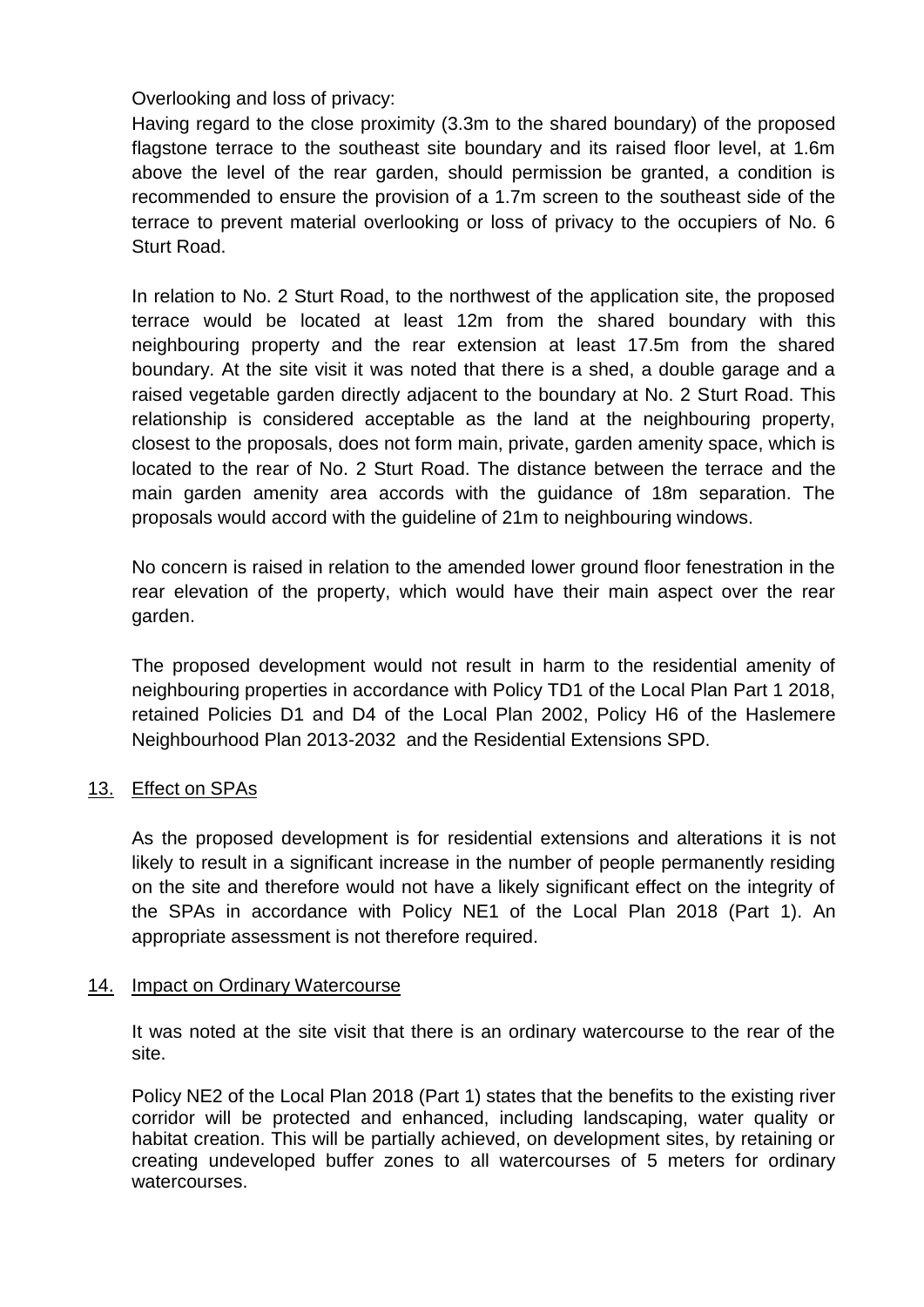The land adjacent to the watercourse comprises garden laid to lawn. The proposed development would retain a 5m gap to the watercourse in accordance with Policy NE2 of the Local Plan 2018 (Part 1).

No concern is therefore raised in this regard.

#### 15. Biodiversity and compliance with Habitat Regulations 2017

Policy NE1 of the Local Plan (Part 1) 2018 states that the Council will seek to conserve and enhance biodiversity. Development will be permitted provided it retains, protects and enhances biodiversity and ensures any negative impacts are avoided or, if unavoidable, mitigated. Policy H12 of the Haslemere Neighbourhood Plan 2013-2032 is relevant.

Further, Circular 06/2005 states 'It is essential that the presence or otherwise of protected species and the extent that they may be affected by the proposed development, is established before planning permission is granted.'

The submitted Biodiversity Checklist does not identify that any further surveys are required.

No concern is therefore raised in this respect.

#### 16. Access and Parking

Policy ST1 of the Local Plan 2018 (Part 1) states that development schemes should be located where it is accessible by forms of travel other than by private car; should make necessary contributions to the improvement of existing and provision of new transport schemes and include measures to encourage non-car use. Development proposals should be consistent with the Surrey Local Transport Plan and objectives and actions within the Air Quality Action Plan. Provision for car parking should be incorporated into proposals and new and improved means of public access should be encouraged.

The NPPF supports the adoption of local parking standards for both residential and non-residential development. The Council has adopted a Parking Guidelines Document which was prepared after the Surrey County Council Vehicular and Cycle Parking Guidance in January 2012. Policy ST1 of the Local Plan (Part 1) 2018 states that development schemes should have appropriate provision for car parking. Policy H7 of the Haslemere Neigbourhood Plan 2013-2032 is relevant. Development proposals should comply with the appropriate guidance as set out within these documents.

The proposals would not affect the existing access or parking provision at the site which are considered acceptable for a property of this size.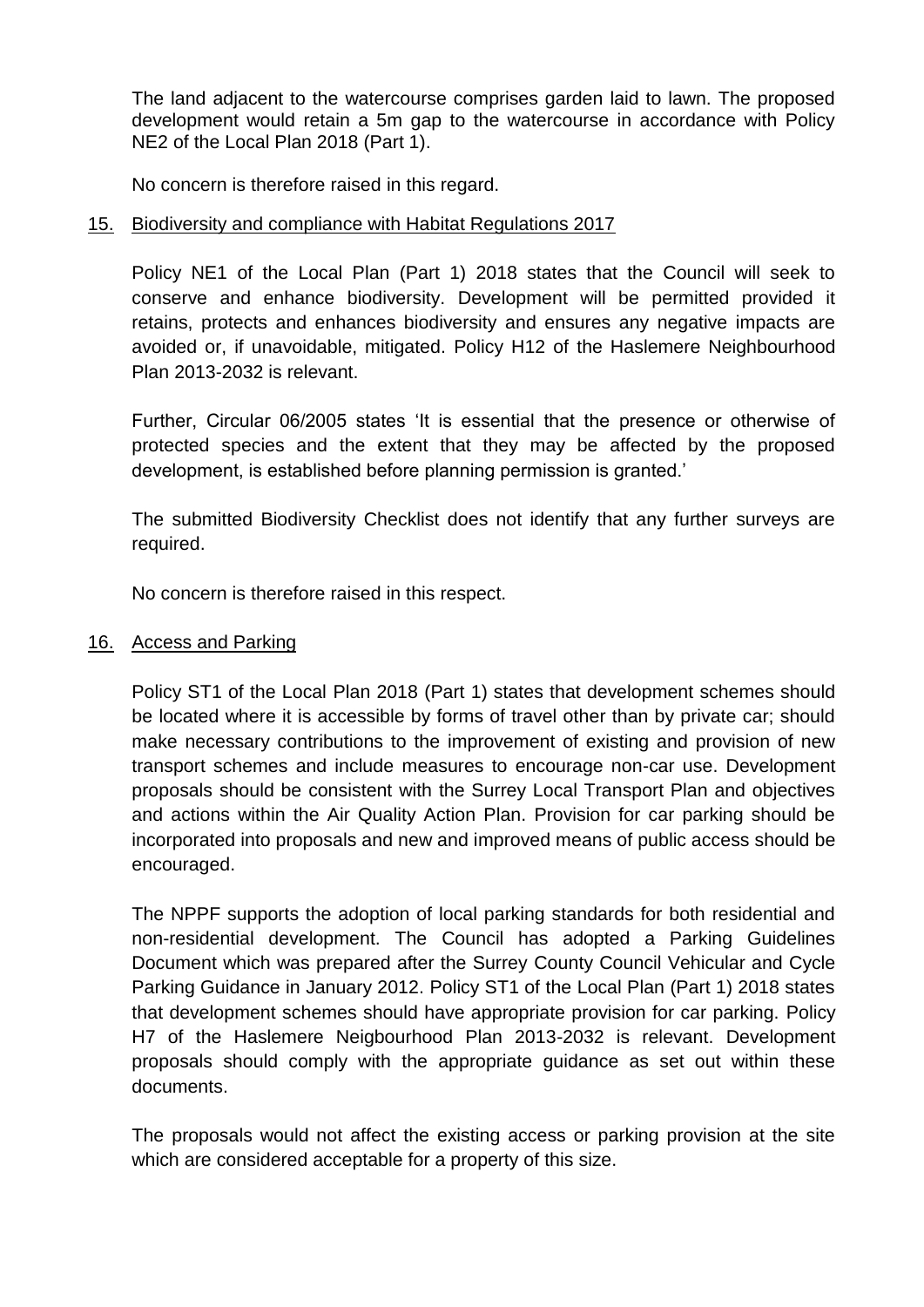#### 17. Conclusion

The proposed development is considered to be acceptable in terms of location, scale, form, design and materials and would be well-related to the existing built form.

The proposals would protect the intrinsic character and beauty of the Countryside beyond the Green Belt, preserve the character of the Conservation Area, would not cause harm to neighbouring amenities or biodiversity and be acceptable with regards to the SPA Buffer Zones, the ordinary watercourse to the rear and access/parking.

The planning balance assessment concludes that the proposal is in accordance with the Development Plan, as such, planning permission is recommended for approval.

#### **Recommendation**

That permission be GRANTED subject to the following conditions:

1. Condition:

The plan numbers to which this permission relates are 595/: 01, 02, 03 Rev. B, 04 Rev. C, 05 Rev. C, 06 Rev. C, 07 Rev. C and 08. The development shall be carried out in accordance with the approved plans. No material variation from these plans shall take place unless otherwise first agreed in writing with the Local Planning Authority.

Reason:

In order that the development hereby permitted shall be fully implemented in complete accordance with the approved plans and to accord with Policy TD1 of the Local Plan 2018 (Part 1), retained Policies D1 and D4 of the Local Plan 2002 and Policy H6 of the Haslemere Neighbourhood Plan 2013-2032.

2. Condition:

No variation of the type of the external materials to be used in the construction of the development as shown on the approved deposited plan shall be made without the prior written consent of the Local Planning Authority.

Reason:

In the interest of the character and amenity of the area in accordance with Policy TD1 of the Local Plan 2018 (Part 1), retained Policies D1 and D4 of the Local Plan 2002 and Policy H6 of the Haslemere Neighbourhood Plan 2013- 2032.

3. Condition:

Prior to the first use of the terrace hereby approved, the 1.7m high obscure glazed privacy screen, as indicated on drawing nos. 595/03 Rev. B and 595/06 Rev. C, shall be installed and thereafter retained to provide a good screening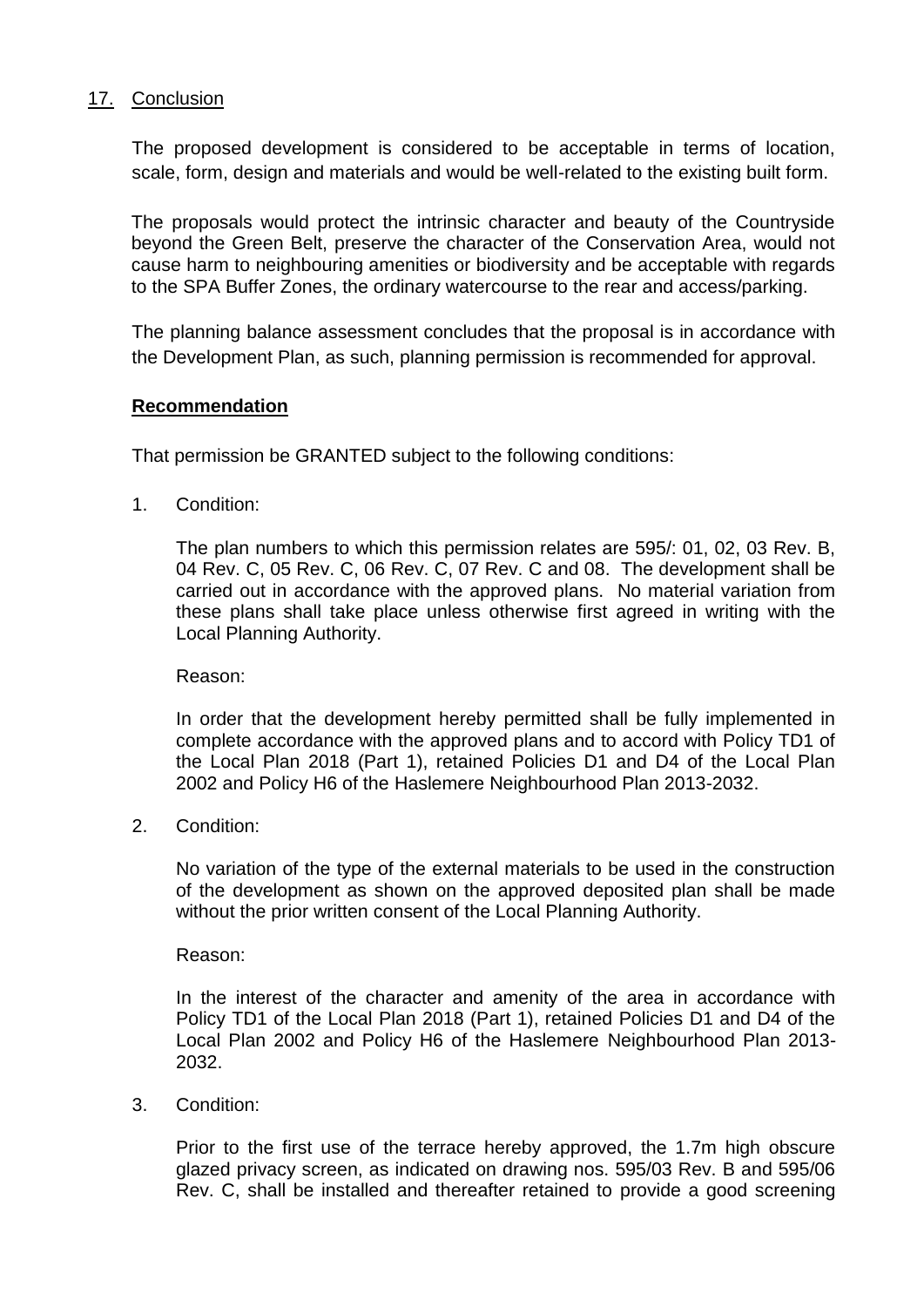effect.

Reason:

Having regard to the relationship to neighbouring property in accordance with Policy TD1 of the Local Plan 2018 (Part 1), retained Policies D1 and D4 of the Local Plan 2022 and Policy H6 of the Haslemere Neighbourhood Plan 2013- 2032.

4. Condition:

The roof area of the extension hereby permitted shall not be used as a balcony, roof garden or similar amenity area without the grant of further specific permission from the Local Planning Authority. No railing or other means of enclosure shall be erected on the roof.

Reason:

Having regard to the relationship with neighbouring property in accordance with Policy TD1 of the Local Plan 2018 (Part 1), retained Policies D1 and D4 of the Local Plan 2002 and Policy H6 of the Haslemere Neighbourhood Plan 2013- 2032.

#### **Informatives:**

- 1. Any external lighting installed on the development hereby permitted shall meet or exceed the Institute of Lighting Professionals Guidance for the E1: Dark Skies environmental zone in which it is proposed, as set out within Haslemere Neighbourhood Plan 2013-2032.
- 2. The Council confirms that in assessing this planning application it has worked with the applicant in a positive and proactive way, in line with the requirements of Paragraph 38 of the National Planning Policy Framework 2021.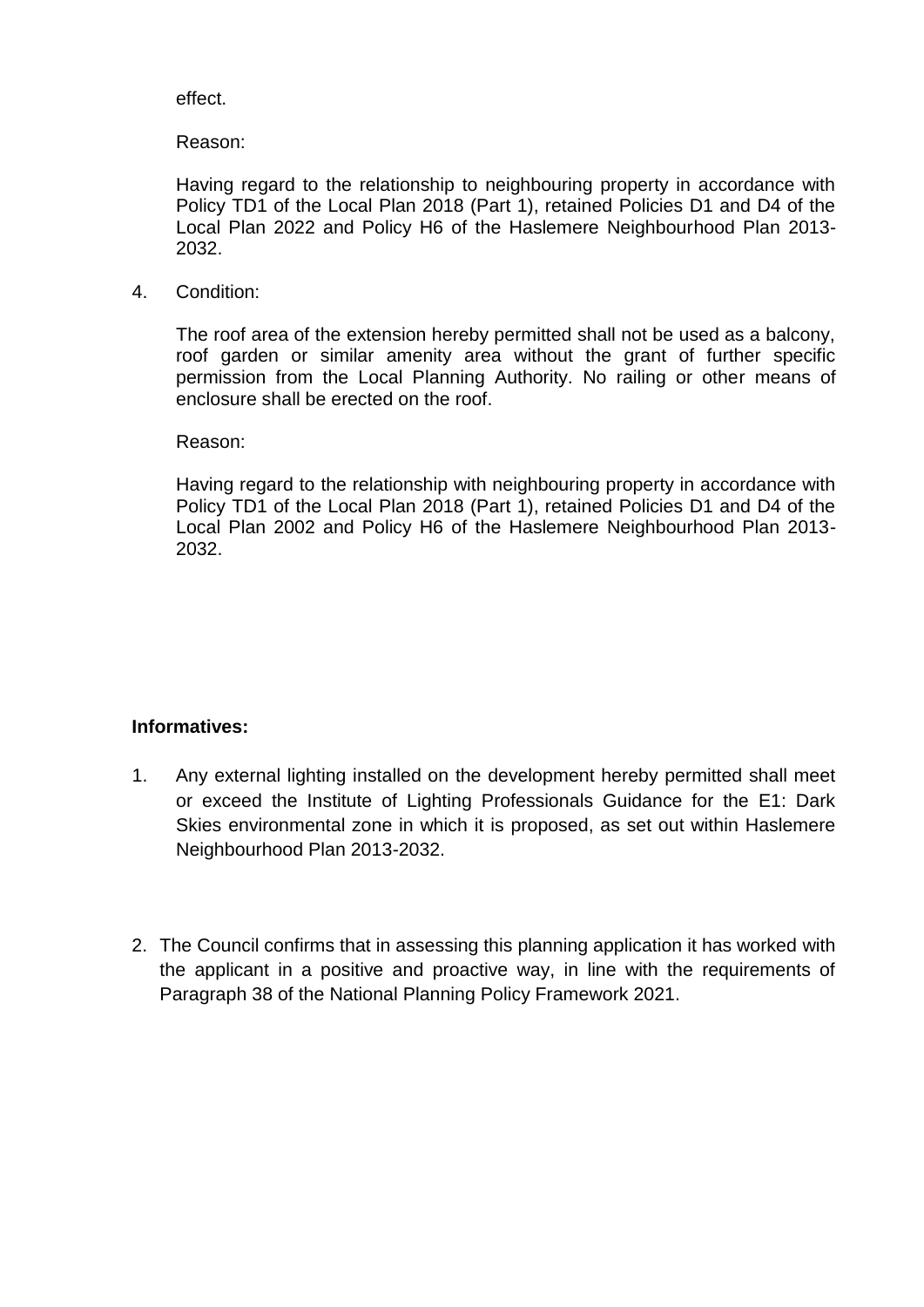## Plans Annex for WA/2022/00251



# Aerial View





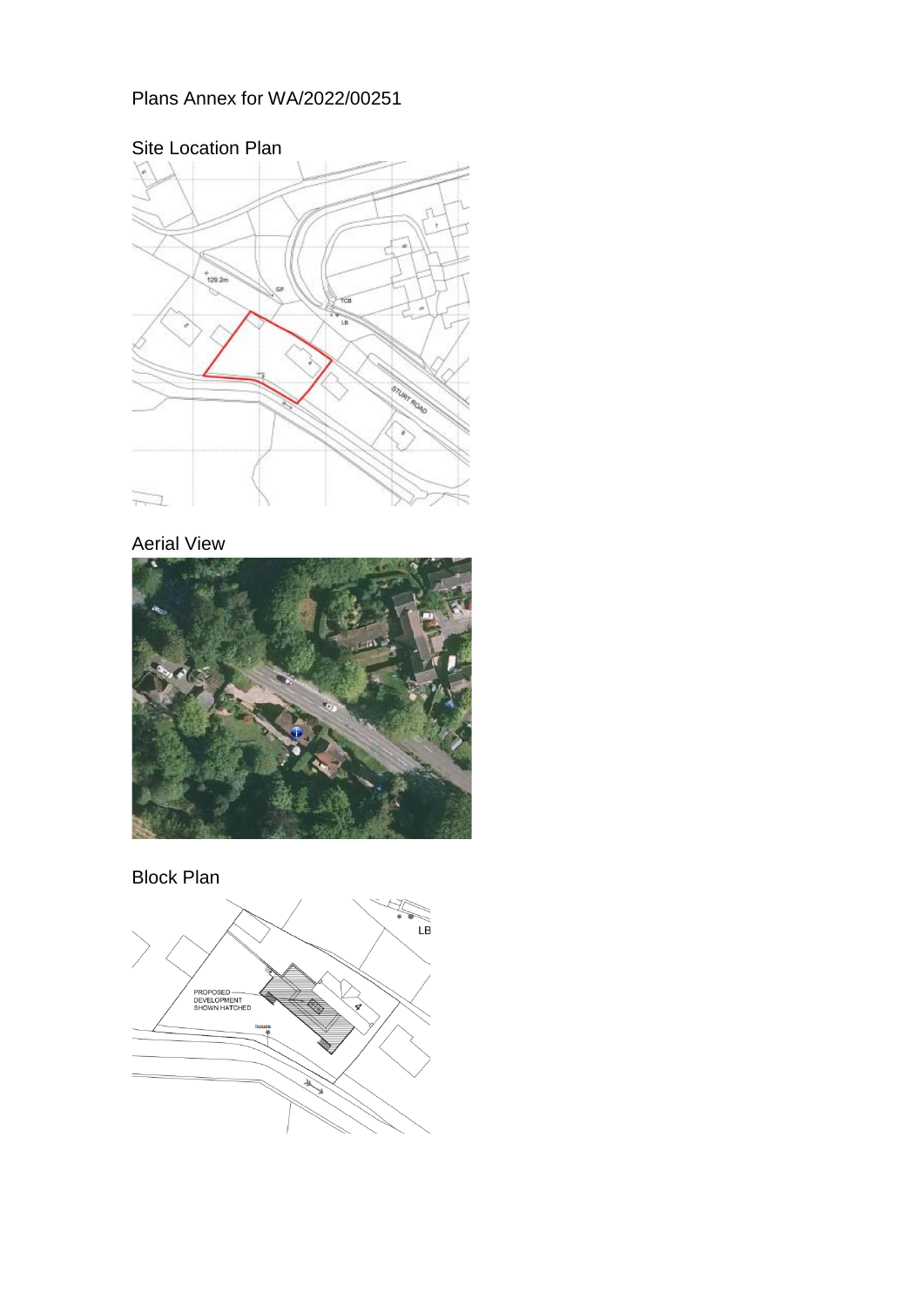## Existing Lower Ground Floor Plan



## Proposed Lower Ground Floor Plan

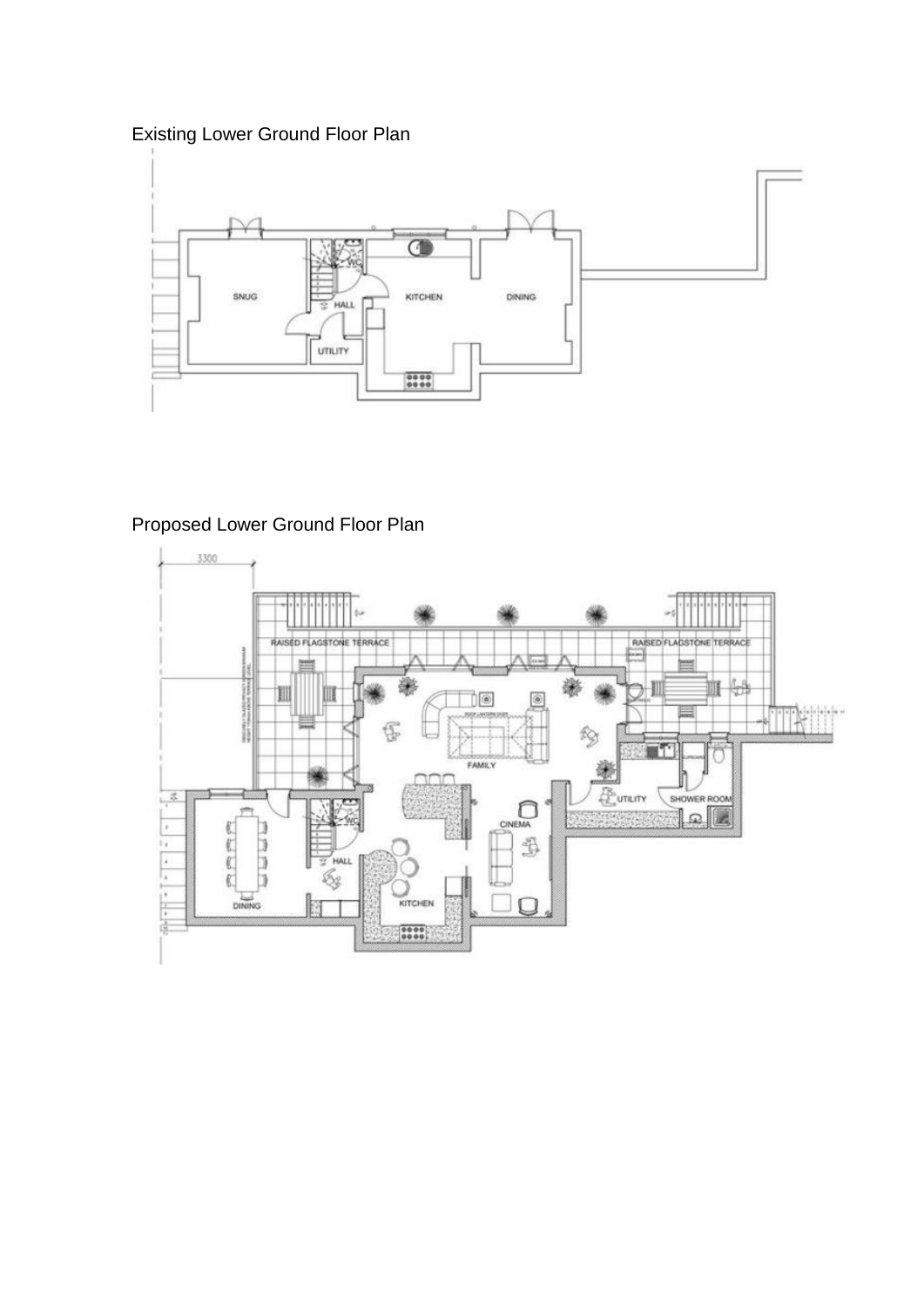Existing Roof Plan



# Proposed Roof Plan

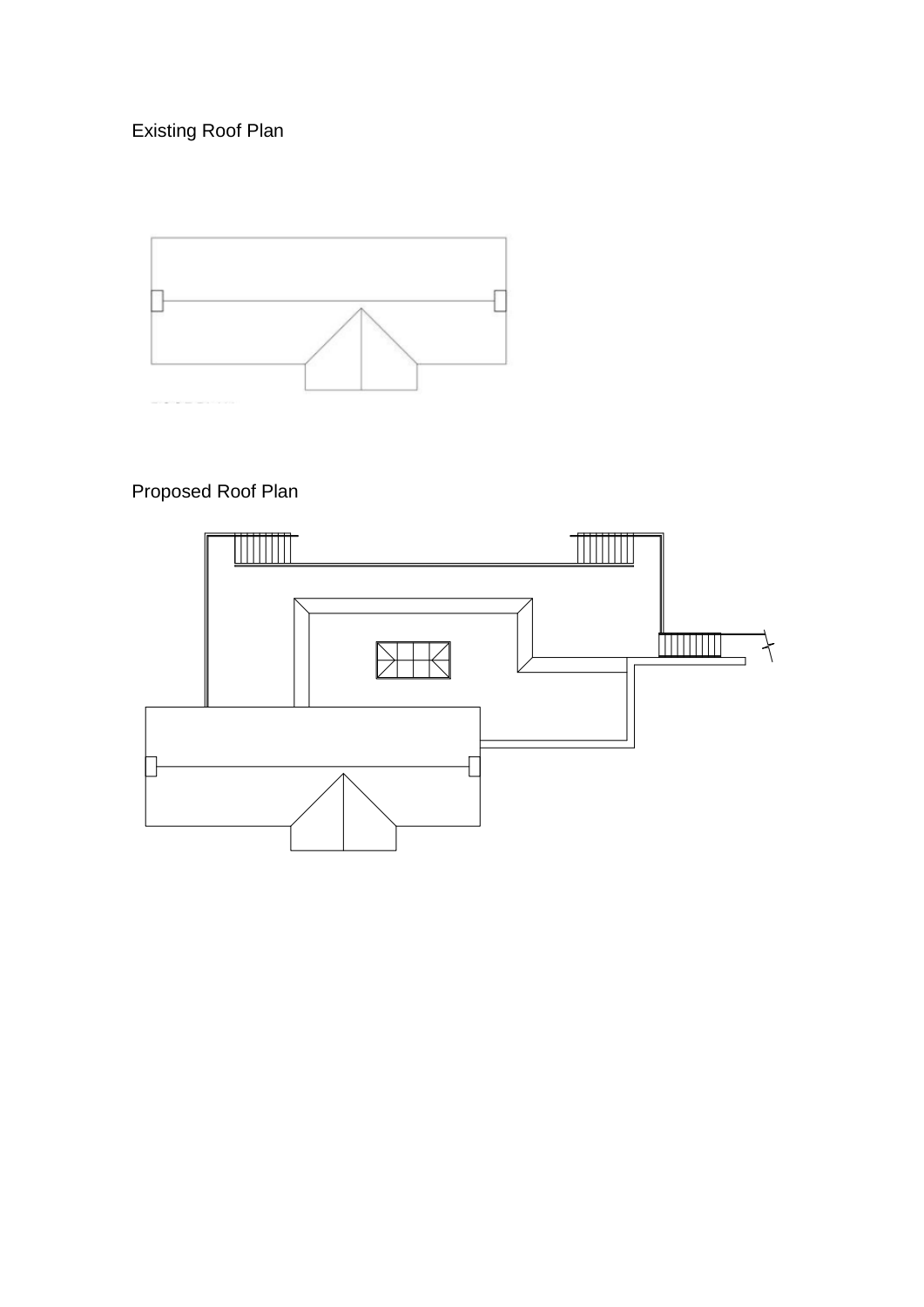# Existing Elevations



## Proposed Elevations